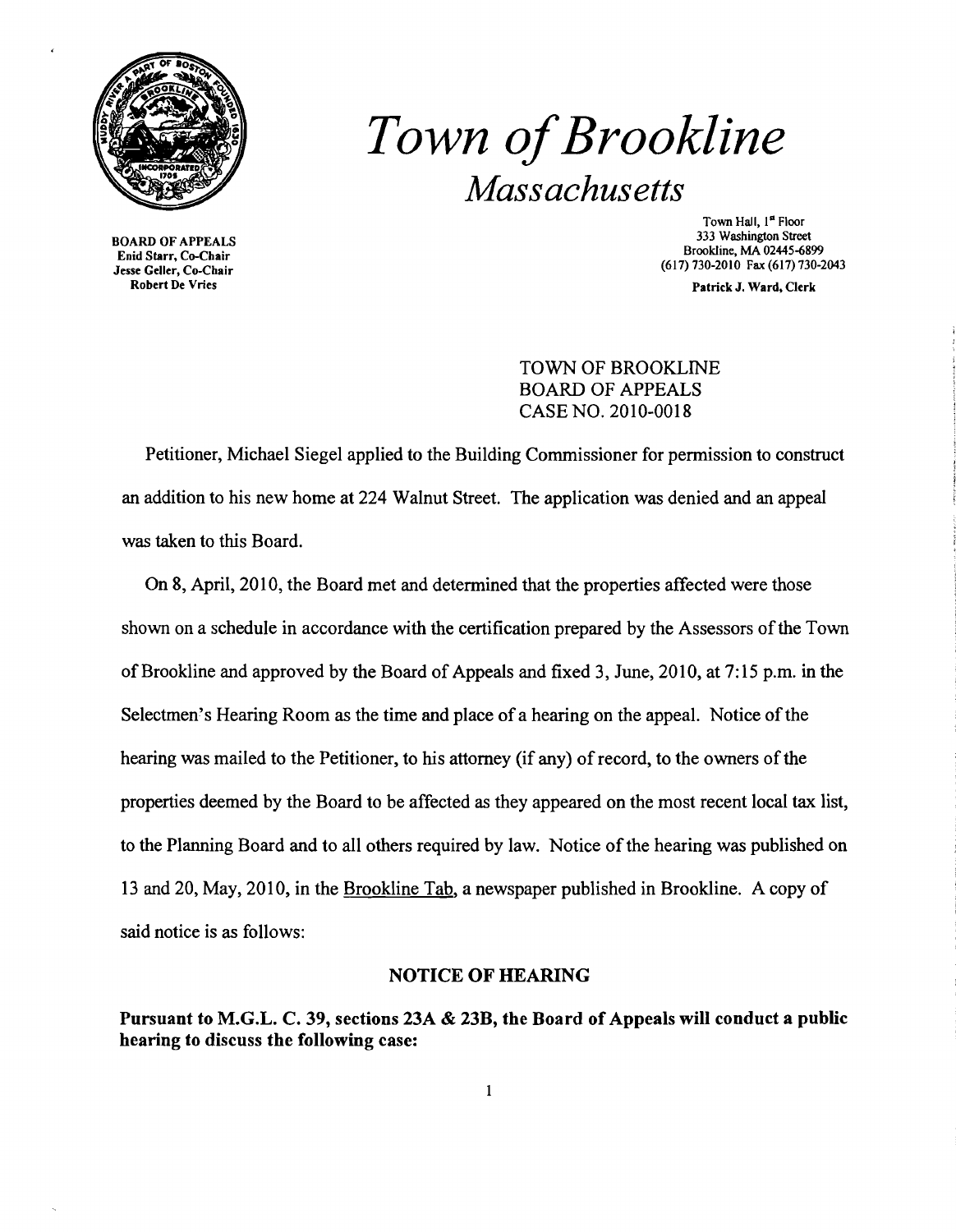Petitioner: Michael Siegel Owner: Michael Siegel

Location of Premises: 224 Walnut Street Date of Hearing: 06/03/2010 Time of Hearing: 7:15 p.m. Place of Hearing: Selectmen's Hearing Room, 6th. floor

A public hearing will be held for a variance and/or special permit from:

- 1. 5.43; Exceptions to Yard and Setback Regulations, special permit required.
- 2. 5.53; Accessory Buildings in Front Yards, variance required
- 3. 5.55; Front Yard for Rear Lot, variance required.
- 4. 6.04.5.c.l; Design of All Off-Street Parking Facilities, variance required.
- 5. 6.04.12; For the Design of All Off-Street Parking Facilities, special permit required.
- 6. 8.02.2; Alteration or Extension, special permit required

Modification, as required, of BOA case# 2774, dtd. 11 July 1986

of the Zoning By-Law to add an addition to existing structure per plans at 224 WALNUT ST BRKL.

*Hearings, once opened, may be continued by the Chair to a date and time certain. No further notice will be mailed to abutters or advertised in the TAB. Questions regarding whether a hearing has been continued, or the date and time ofany hearing may be directed to the Zoning Administrator at* 617-734-2134 *or check meeting calendar at:http://calendars.town.brookline.ma.usIMasterTownCalandarl?FormID=*J*58.* 

The Town of Brookline does not discriminate on the basis of disability in admission to, access to, *or operations ofits programs, services or activities. Individuals who need auxiliary aids for*  effective communication in programs and services of the Town of Brookline are invited to make *their needs known to the* ADA *Coordinator, Stephen Bressler, Town ofBrookline,* 11 *Pierce Street, Brookline, MA 02445. Telephone:* (617) *730-2330,. TDD* (617) *730-2327.* 

## Enid Starr Jesse Geller Robert De Vries

At the time and place specified in the notice, this Board held a public hearing. Present at the

hearing was Chairman, Jesse Geller and Board Members Jonathan Book and Mark Zuroff. Mr.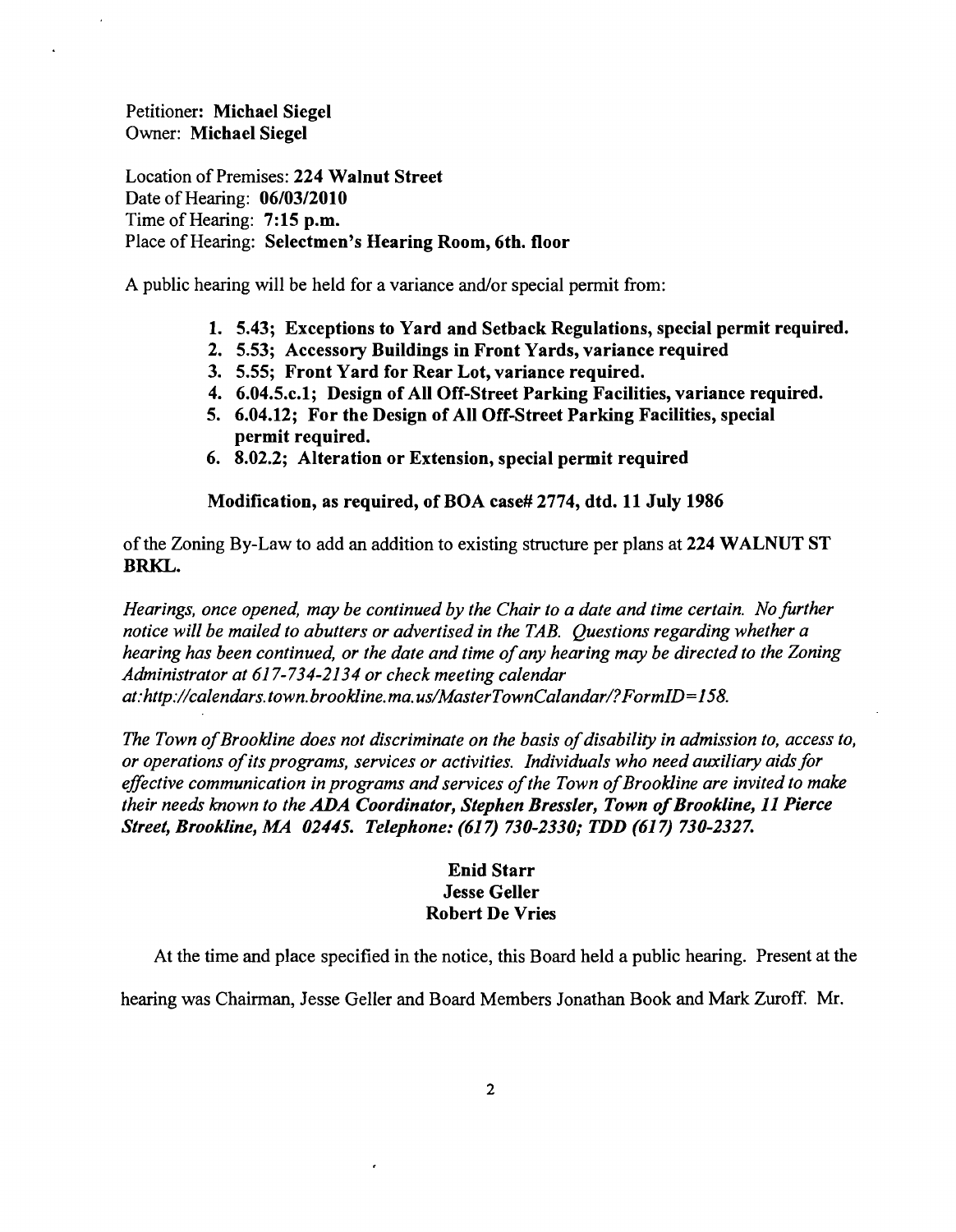Siegel accompanied by his Architect, Terrence G. Heinlein of 1 Aberdeen Road, Weston, MA, presented his case before the Board.

Mr. Siegel said that in 1985 two lots on Walnut Street, number 222 and the lot before the Board, 224, were created by Approval Not Required Plan. He also noted that the Preservation Commission issued a Certificate of Appropriateness for his proposed addition including the carport structure.

Mr. Siegel said that 224 Walnut Street is a single-story single-family dwelling on a rear lot in the Pill Hill Local Historic District. A common driveway, shared by his dwelling and the dwellings at 220,222, and 230 Walnut Street, provides access. He described 224 Walnut Street as a "Core House," designed by Edward Cuetara and built in 1956 by Dr. Edward Frank. Mr. Cuetara worked at The Architects Collaborative (TAC) during the 1950s and 1960s, and his *The Core House* company sold modular houses based on a TAC prototype for a "system for flexible planning and construction of housing." This dwelling is one of two known core houses in Brookline; there is another at 110 Fairway Road. Neighboring dwellings are also primarily single-family in nature, but typically larger in size. 224 Walnut Street currently has approximately 1,600 s.f. of finished floor area. A low wooden fence runs along the front lot line, dividing it from the shared parking area.

Mr. Siegel said that due to the size of his family he wishes to construct a 1,501 s.f. singlestory addition that will wrap around the rear and side of the dwelling. The addition would extend 16.5 feet back (to the south) and 16.5 feet to the side (on the west elevation). A new screened in porch, 12 feet deep by 13 feet 4 inches wide, would also be part of the rear addition. The addition would be distinguished from the existing building by a 2.5 foot-offset, and finished in the same materials as the existing structure: plywood and red cedar siding. Mr. Siegel said that he wishes

3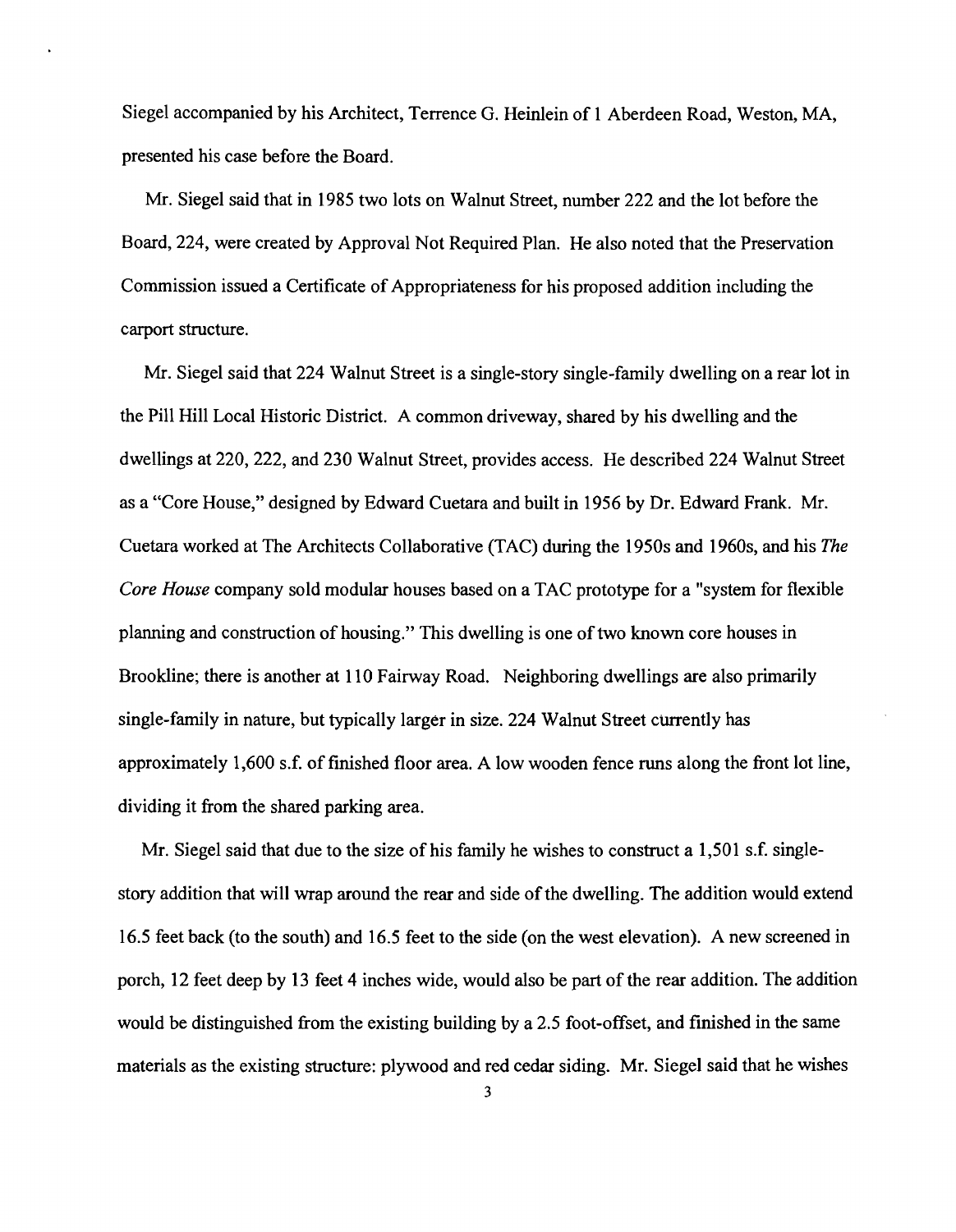to extend the current common driveway shared by neighboring properties in front of the dwelling and create a two-car-wide parking area with an open carport structure. The new carport would be 14 feet 6 inches wide and approximately 26 feet deep, constructed of the same materials as the existing dwelling, and have a front yard setback of 6 feet one inch. Three sides of the carport would be open to the elements, and the fourth side would be used for storage.

Regarding counterbalancing amenities, Mr. Siegel said that he plans to plant a significant number of fruit trees including apple, cherry and plumb as well as raspberries and blackberries and kiwis.

Board Member Zuroff asked the petitioner about the parking and access accommodations to his lot. Mr. Siegel said that he had a 25 foot wide road that runs parallel to an identical road owned by his neighbor at 222 Walnut Street. The abutting properties also use this way as access to their properties as well. Mr. Siegel reported that over time the accesses, both his and his neighbors have been encroached upon by landscaping effectively limiting the traveled way to his 25 feet. Mr. Siegel said that in order to insure access for emergency vehicles as well as convenience for bringing in groceries and school backpacks he planned to use the carport on his property and reduce the use of the existing parking in the access road.

The Chairman asked whether anyone wished to speak in favor of the application before the Board. Hearing no response he asked whether anyone wished to speak in opposition to the application. Mr. Peter Knox of 222 Walnut Street, a direct abutter rose to address the Board. Mr. Knox said that in his years of living at his address the parking situation has always been quite amicable. He said that he as well as the former owners at 224 Walnut Street parked behind a relatively low, about 4 foot, stockade fence and walked to the two homes, 222 and 224. He said with this arrangement neither home was inconvenienced by vehicles negotiating near the

4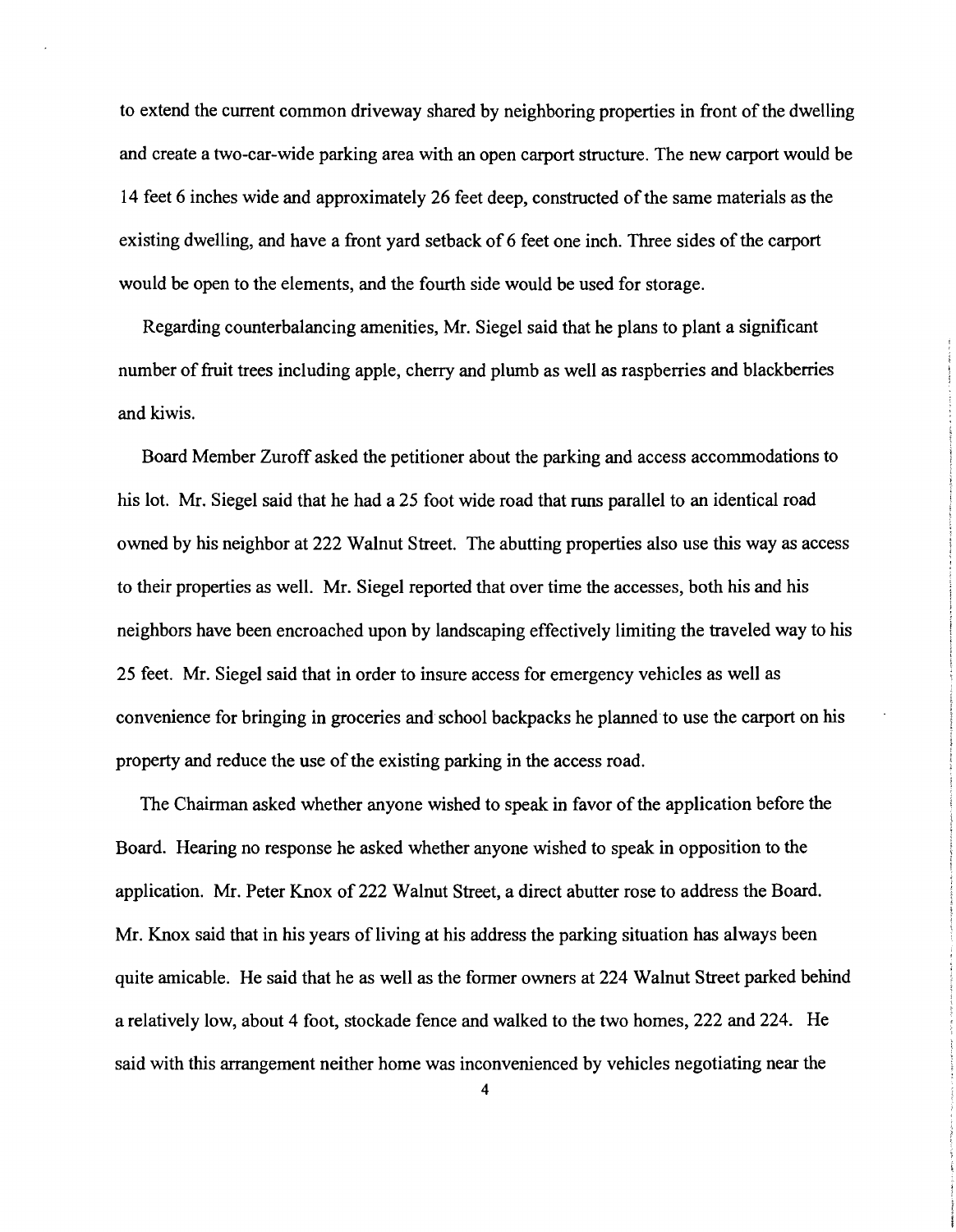homes. He said that although his home is higher, he could be distracted by headlights entering the property at 224 Walnut Street. As to parking on the 25 foot way he said only occasionally do neighbors have to be notified to move their vehicles. Mr. Knox said his main objection was the extension of asphalt and gravel to accommodate the needs of his new neighbor. He opined that putting a new driveway in an area that is prime landscaping area was not prudent. Mr. Knox provided photographs of the conditions at the site. One of the photographs depicted two out of the three cars requiring access to the site including his own. Other photos depicted the front of 224 Walnut Street and the fence at the top of the access Road. Mr. Knox stated that although his easement goes all the way to and past his house, he has never found the need to drive beyond the fence. He said that among the attributes to his and Mr. Siegel's lots was that cars were stopped short of the immediate vicinity of the homes. Mr. Know requested that the Board deny the application for a driveway extension and carport and grandfather Mr. Siegel's rights to park at the top of the access road. He said however that should the Board consider granting the request for relief that they require the petitioner to erect a fence similar to that which exists from his fence to the home at 224 Walnut Street. Mr. Knox stated that since his home is considerably higher than Mr. Siegel's home, he didn't expect headlight glare to be of any particular concern.

Board Member Book asked for clarification as to where Mr. Knox parked his vehicle and Mr. Knox, again referring to the photographs, explained his parking procedure. Mr. Book asked whether increased landscaping could take the place of the fence requested by Mr. Knox. He responded that a fence would fit in better and be a better barrier to the occasional dog or solicitor visiting in the neighborhood.

The Chairman entered the five pictures provided by Mr. Knox as exhibits 1 through 5.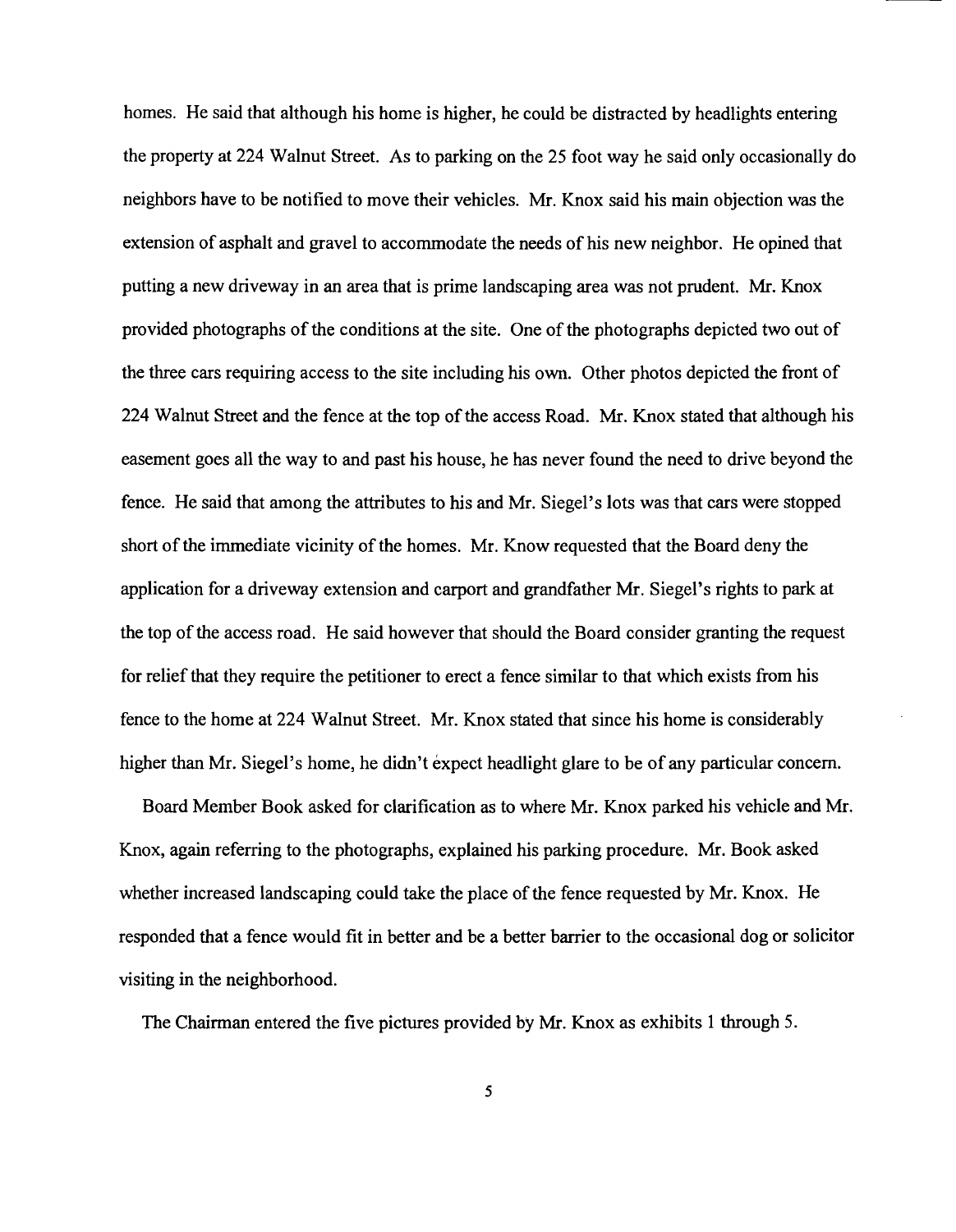The Chairman gave the petitioner the opportunity to respond to the concerns raised by Mr. Knox. The project architect, Terrence Heinlein said that the additions proposed by Mr. Siegel were designed in such a way as to preserve the existing views of the house given its architectural importance. He said that as you approach the house currently it is not clear which is the front and side door. He said the carport was intentionally positioned to take advantage of and at the same time hide the side door thereby bringing attention to the main front entrance. He said they pushed the carport further to the West than planned so less of the facade exposed to Walnut Street was obscured. Mr. Siegel said that he was confused as to the relationship between gardening, landscaping and fencing. He opined that both he and Mr. Knox were both in favor of more green space and he felt he could accommodate this concern better with increased landscaping than another fence. Mr. Siegel pointed out to the Board that since Mr. Knox is not in residence at 222 Walnut Street for six months of the year, he doesn't get to partake in the icy conditions or snow removal necessitated by parking so far from one's home. He also said that Mr. Knox allows the abutters to his 25 foot strip to landscape a portion of it thereby increasing the traffic on his, Mr. Siegel's side. Mr. Siegel reported that the landscaping he has planned as well as the green, energy efficient materials and construction techniques he intends to employ, will result in an overall improvement in the neighborhood and the addition of a fence as suggested by Mr. Knox will only distract from these improvements.

Mr. Book asked about the plans for the existing fence at the top of the access road. Mr. Siegel said that the fence may disappear, there may be a gate; he said that they are not far enough - along with the plans in this area to give a definitive answer. He did state that there would definitely be no more fence there than currently exists. Mr. Book asked about headlight glare

6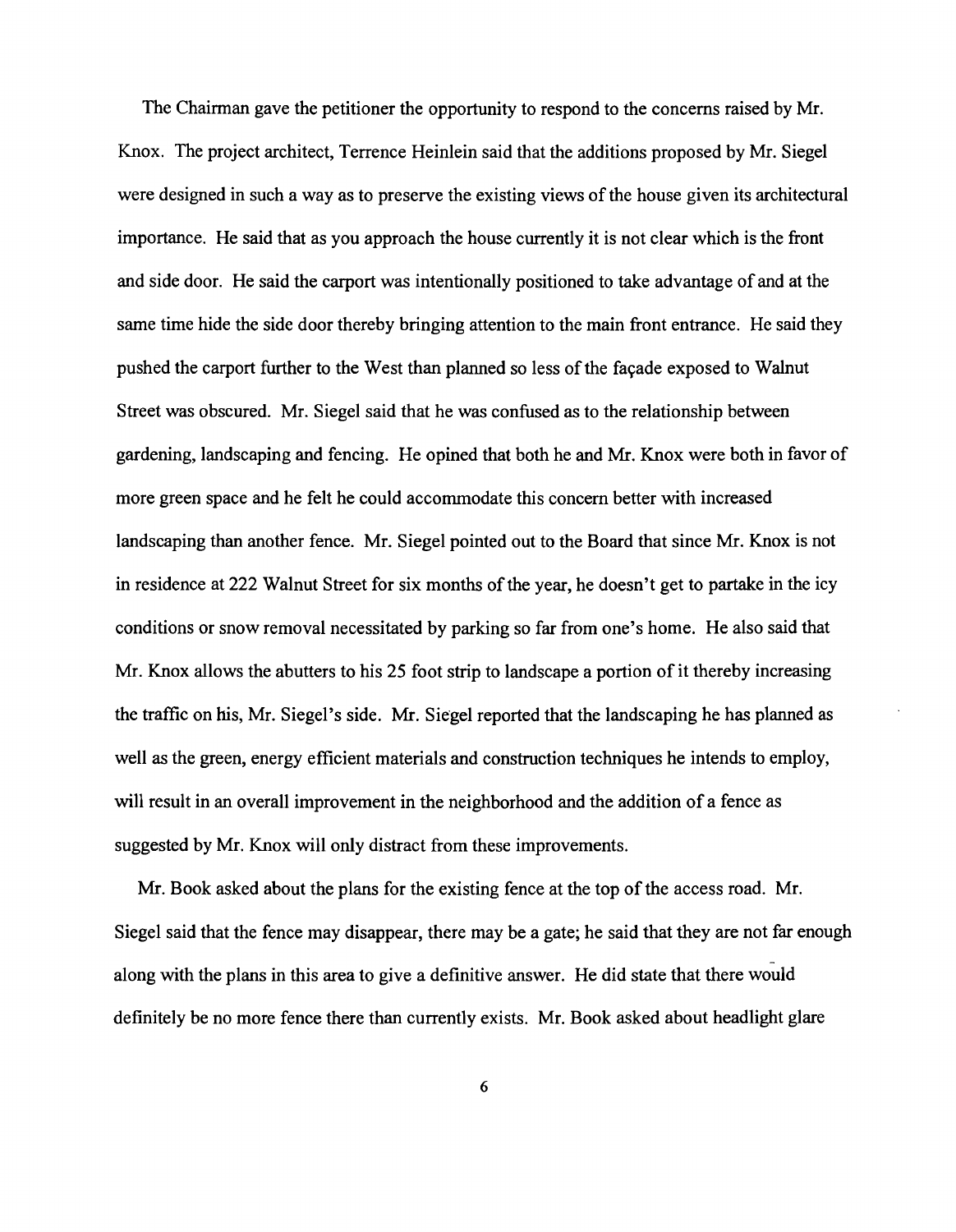and Mr. Heinlein responded that Mr. Knox's house is one full story above Mr. Siegel's and

headlight glare should not be an issue.

Courtney Synowiec, planner delivered the findings of the Planning Department staff.

Section 5.53 – Accessory Buildings in Front Yards: Accessory buildings shall not be permitted within required front yards.

Section 5.55 - Front Yard for Rear Lot: Since this lot is considered a rear lot, the front yard depth shall not be less than the minimum rear yard requirement.

Section 6.04.5.c.1 – Design of All Off-Street Parking Facilities: Parking facilities shall be set back from the front lot line the distance specified for minimum front yard setback.

Section 6.04.12 – Design of All Off-Street Parking Facilities: The Board of Appeals may by special permit substitute other dimensional requirements for parking facilities that are necessary to allow for the installation of off-street parking spaces for existing structures.

Section 8.02.2 – Alteration or Extension: A special permit is required to alter a non-conforming pre-existing structure. This structure is non-conforming as to front yard setback.

| <b>Building Architected</b> | <b>Maquied</b> | <b>BRASING</b> | $P$ (000) $326$ |                  |
|-----------------------------|----------------|----------------|-----------------|------------------|
| Carport                     | 30 feett       | n/a            | 6'1"            | Variance/Special |
|                             |                |                |                 | Permit*          |
| Parking Area                | 30 feett       | n/a            | 6' 1"           | Special Permit** |
| <b>Building Addition</b>    | 30 feett       | 24' 6''        | 27              | Special Permit*  |

tSince this property is considered a "rear lot" under Section 5.55, the front yard requirement for this lot, normally 20 feet in S-10 districts, is increased to be the same as the rear yard requirement of 30 feet.

\*Under Section 5.43, the Board of Appeals may by special permit substitute . . other dimensional requirements for those required that will assure the same standard of amenity to nearby properties in return for the provision of counterbalancing amenities. In this case, the applicant is proposing the planting of new fruit trees between the proposed parking area and the front lot line as a counterbalancing amenity.

\*\*Under Section 6.04.12, the Board of Appeals may by special permit waive the dimensional requirements of Article 6 where new parking facilities are being installed to serve existing structures and land uses.

Ms. Synowiec reported that the Planning Board was supportive of this application for a new

addition and a new parking area and carport. The addition's design complements the existing

structure, and does not substantially impact the front yard setback. The applicant has respected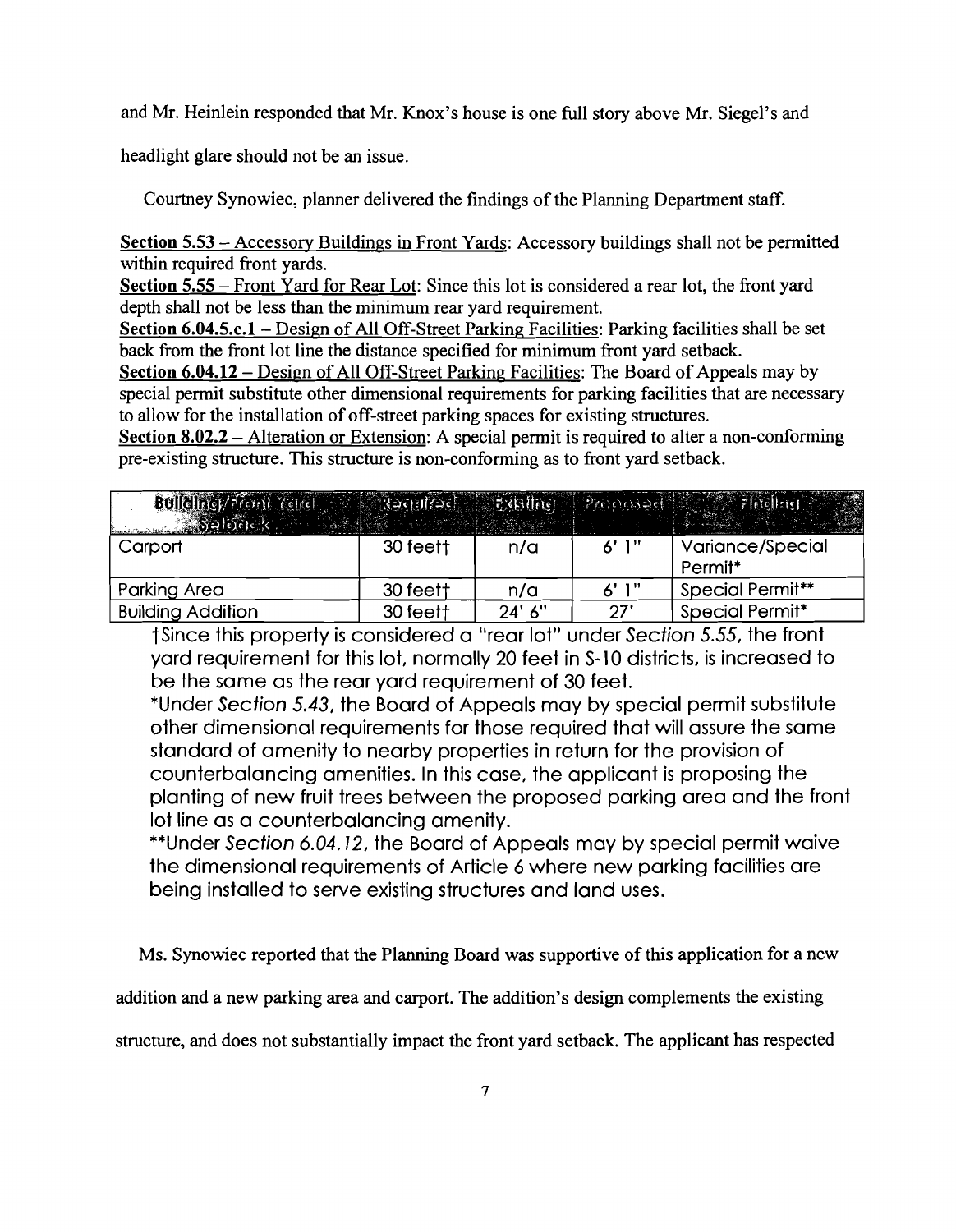the concerns of the Preservation Commission to largely preserve what is considered the actual front of the dwelling, which is the east façade, not the north façade where the proposed parking area would be located. The proposed parking area would help lessen congestion in the current common driveway, which is where vehicles currently park. One of the main intentions of front yard setback restrictions for parking areas and accessory structures is to limit the impact on the streetscape; in this instance, creating parking spaces away from the common driveway will actually lessen use of the common driveway parking and thus the impact on the street. This will better preserve the view of the building considered most important by the Preservation Commission. The carport design is practical and relates well to the existing dwelling. Therefore, the Planning Board recommended approval of the proposal and the plans, including the proposed site plan, floor plan, and elevations, prepared by Terrence G. Heinlein and dated 4/1/2010, subject to the following conditions:

- 1. Prior to issuance of a building permit, final elevations shall be submitted to the Preservation Commission for review and approval, with a copy of the approved plans forwarded to the Planning Division.
- 2. Prior to issuance of a building permit, a final site and landscaping plan, indicating all counterbalancing amenities, shall be submitted to the Assistant Director for Regulatory Planning for review and approval.
- 3. Prior to issuance of a building permit, the applicant shall submit to the Building Commissioner to ensure conformance to the Board of Appeals decision: 1) a final site plan, stamped and signed by a registered land surveyor or engineer; 2) final building elevations, stamped and signed by a registered architect; and 3) evidence the Board of Appeals decision has been recorded at the Registry of Deeds.

The Chairman then called upon Michael Shepard, Building Commissioner to deliver the comments of the Building Department. Mr. Shepard noted that lots, 222 and 224 were relatively obscured from view from Walnut Street. The lots therefore enjoyed their own neighborhood.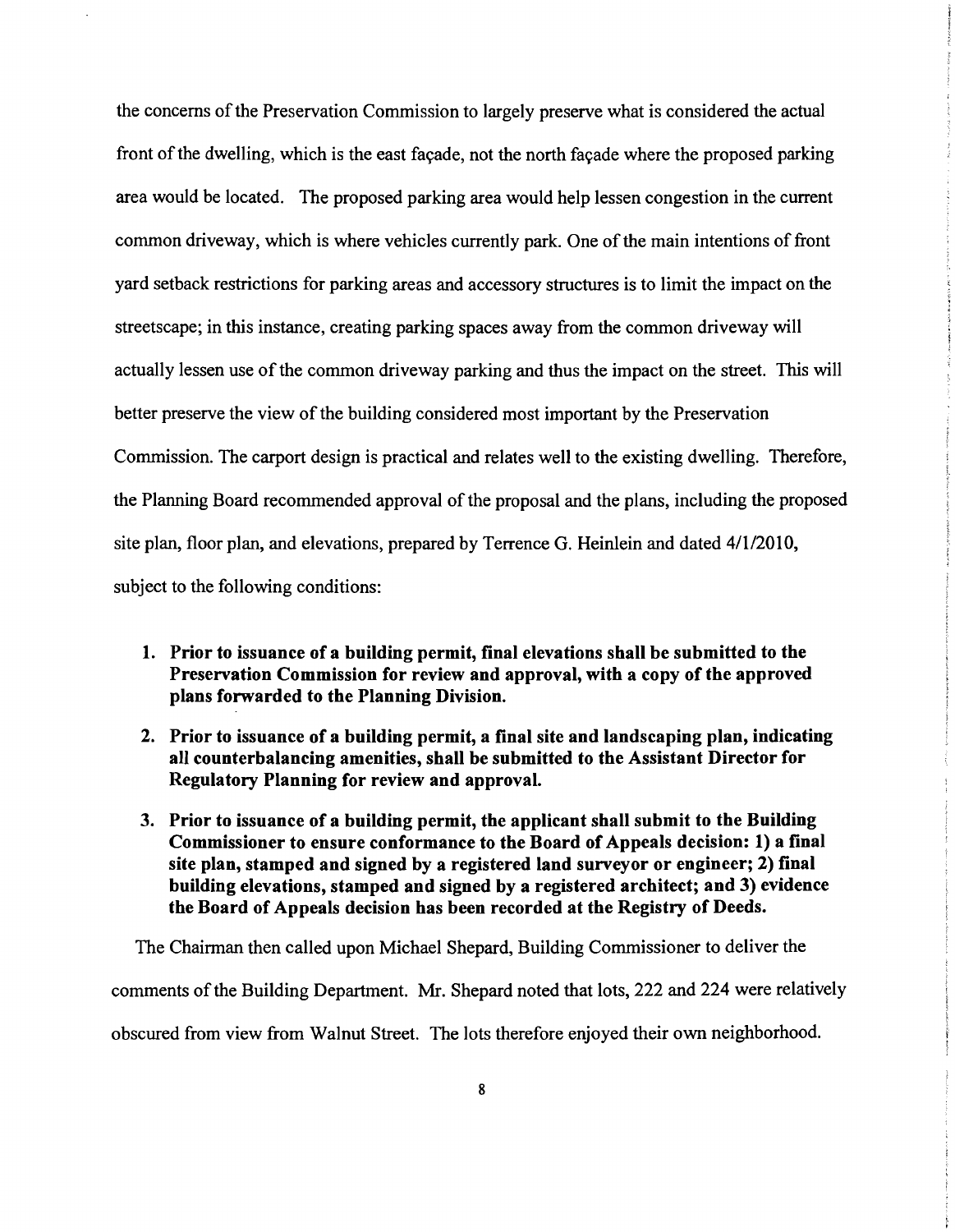Mr. Shepard stated that at the time 224 Walnut Street was constructed it utilized cutting edge materials and construction techniques. He said Mr. Siegel intends to utilize current techniques to extend the advantages of the home. Mr. Shepard noted that he has been to Mr. Siegel's current property and noted that is very well maintained and extensively planted. Mr. Shepard said that the Building Department supported the proposal that the carport would act as a further screen on the front of the property as well as reducing the parking use on the apparently overloaded access way.

Mr. Book during deliberation opined that the addition and carport are appropriate for the lot. He said that the lot was relatively large and there would still be a considerable amount of open space even after the addition was constructed. He said he had some concern regarding glare from headlights and he thought it should be address although he said he was not sure how it would be addressed. He said he thought it could be part of a condition, should the Board vote favorably on this request, that it be subject to the approval of the Assistant Director for Regulatory Planning.

Mr. Zuroff noted that the approaching or departing headlights would not be directed into Mr. Knox's house but into a hill. He said any glare could be addressed in a landscaping plan. The Chairman too expressed concern regarding screening, although he was not convinced it had to be in the form of a fence. He also questioned the ability of the Assistant Director for Regulatory Planning to determine whether there was glare. Mr. Geller also noted that the installation of a fence might require additional Preservation review while plantings would not.

9

 $\frac{1}{2}$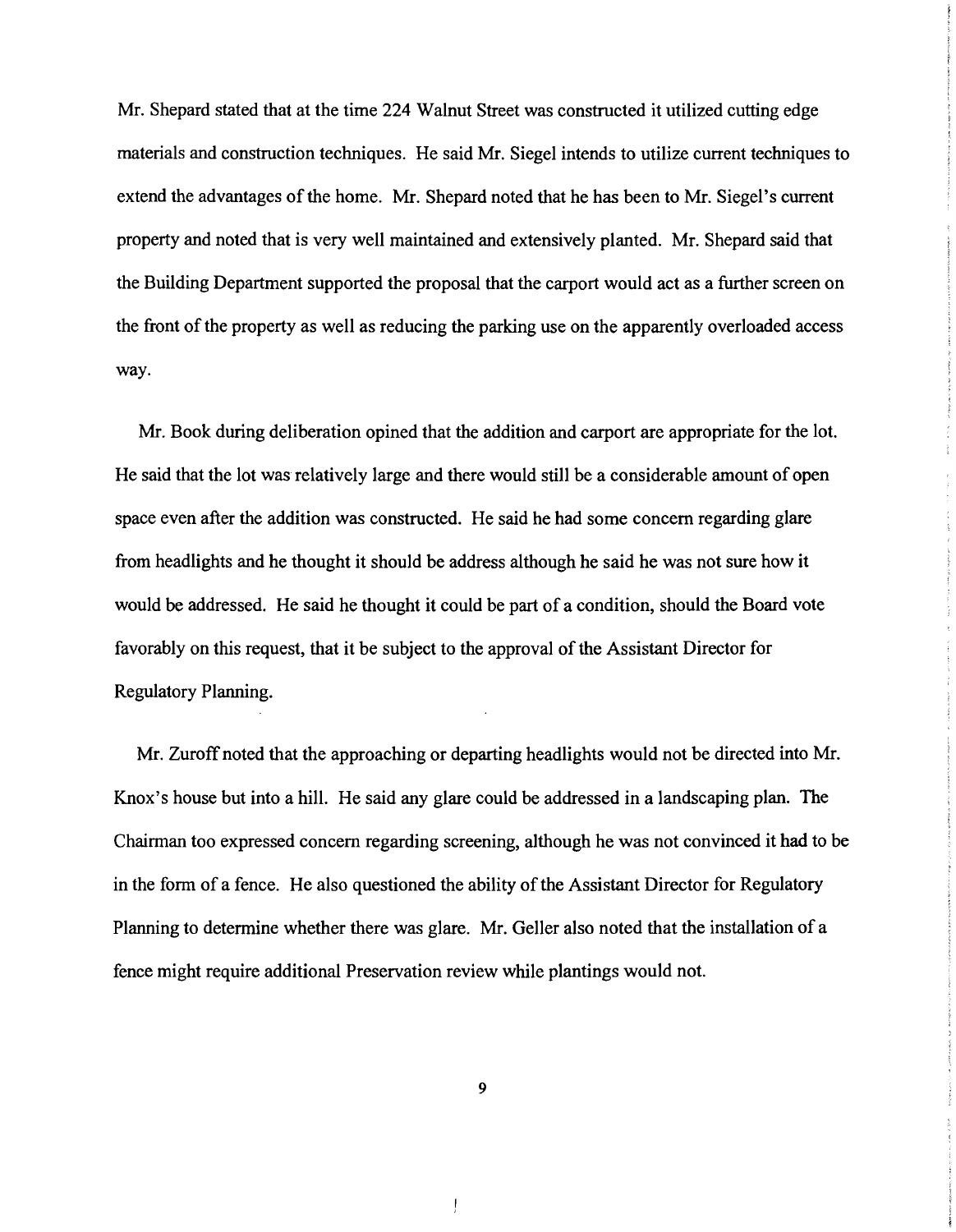The Board, having deliberated on this matter and having considered the foregoing testimony, concludes that it is desirable to grant Special Permits in accordance with Section 5.43, 6.04.12 and 8.02 and makes the following findings pursuant to Section 9.05:

- a. The specific site is an appropriate location for such a use, structure, or condition.
- b. The use as developed will not adversely affect the neighborhood.
- c. There will be no nuisance or serious hazard to vehicles or pedestrians.
- d. Adequate and appropriate facilities will be provided for the proper operation of the proposed use.

Accordingly, the Board voted unanimously to grant the requested relief subject to the

following conditions:

- 1. Prior to issuance of a building permit, final elevations shall be submitted to the Preservation Commission for review and approval, with a copy of the approved plans forwarded to the Planning Division.
- 2. Prior to issuance of a building permit, a final site and landscaping plan, indicating all counterbalancing amenities, shall be submitted to the Assistant Director for Regulatory Planning for review and approval.
- 3. Prior to the issuance of a Certificate of Occupancy, the Assistant Director for Regulatory Planning shall inspect the premises for incidence of increased vehicular glare and upon such determination shall require some type of appropriate screening to ameliorate the condition. Subject screening, if any, to be installed by the petitioner.
- 4. Prior to issuance of a building permit, the applicant shall submit to the Building Commissioner to ensure conformance to the Board of Appeals decision: 1) a final sit& plan, stamped and signed by a registered land surveyor or engineer; 2) final building elevations, stamped and signed by a registered architect; and 3) evidence  $\geq$  $\geq$  $\approx$  the Board of Appeals decision has been recorded at the Registry of Deeds. nimgges Decision of

 $\mathbb{Z}$   $\cong$   $\mathbb{Z}$  of Appeals  $\breve{r}$ 

Jesse Geller, Chairman

Filing Date: August 10. 2010